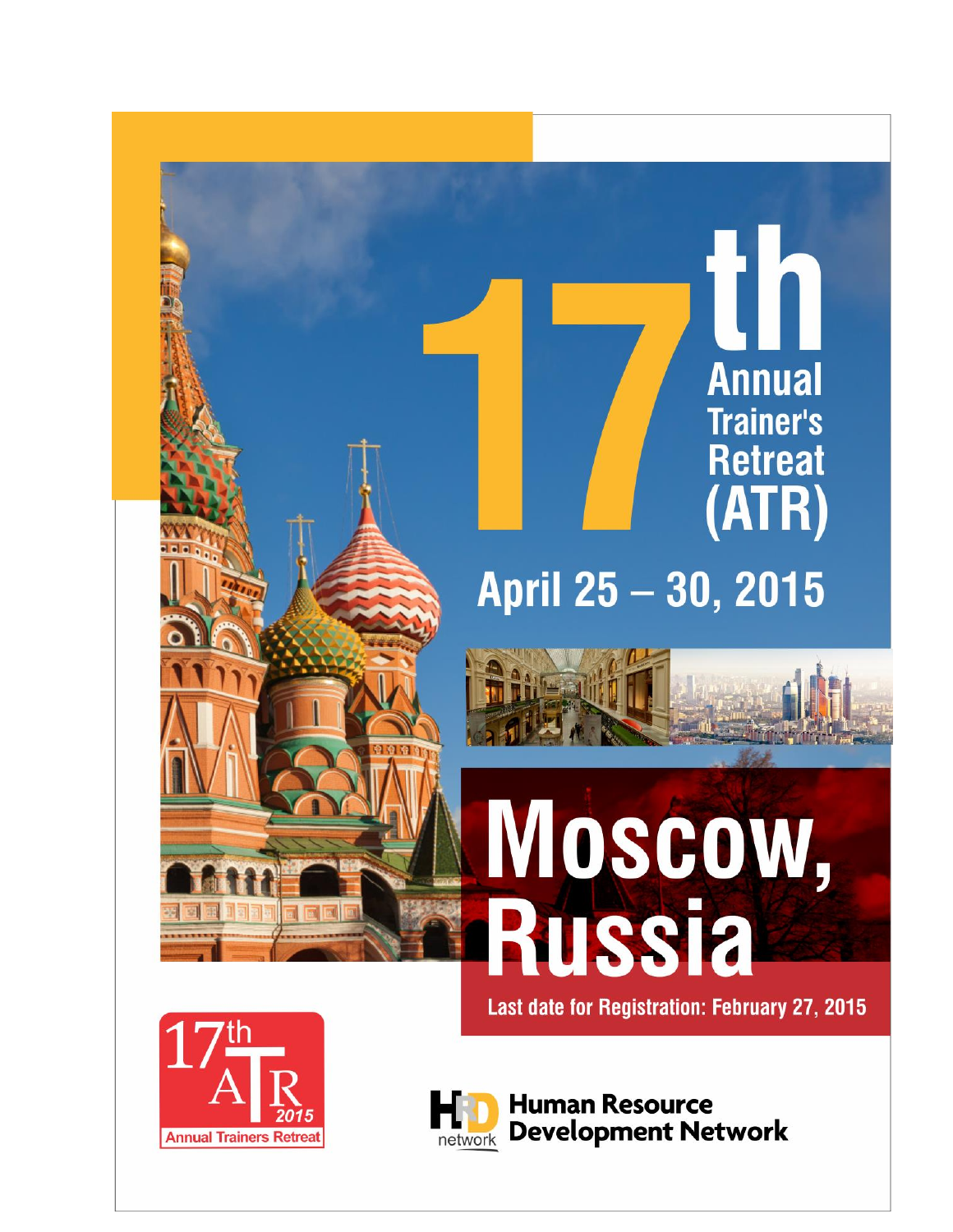# **Annual Trainer's Retreat (ATR)**



The Annual Trainers Retreat is one of HRDN's regular activities conducted every year. The 17<sup>th</sup> ATR was organized from  $1<sup>st</sup> - 7<sup>th</sup>$  May 2015 in Moscow Russia with the objective to provide an opportunity to the trainers to come together once a year to learn new developments and emerging concepts in the field of human resource development. Additionally, enhance their skills and knowledge through experience sharing and cross-fertilization of ideas and refresh themselves in a joyful environment.

In order to maximize the learning element a conference was scheduled for the trainers. The conference major objectives were as: -

- Promote culture of people to people contact for improving the quality of efforts in developing human resources
- Develop broader understanding on thematic issues relating to human resource development and capacity building
- Establish industry standards in training
- Sharing best practices
- Provide learning exposure to Trainers in a joyful manne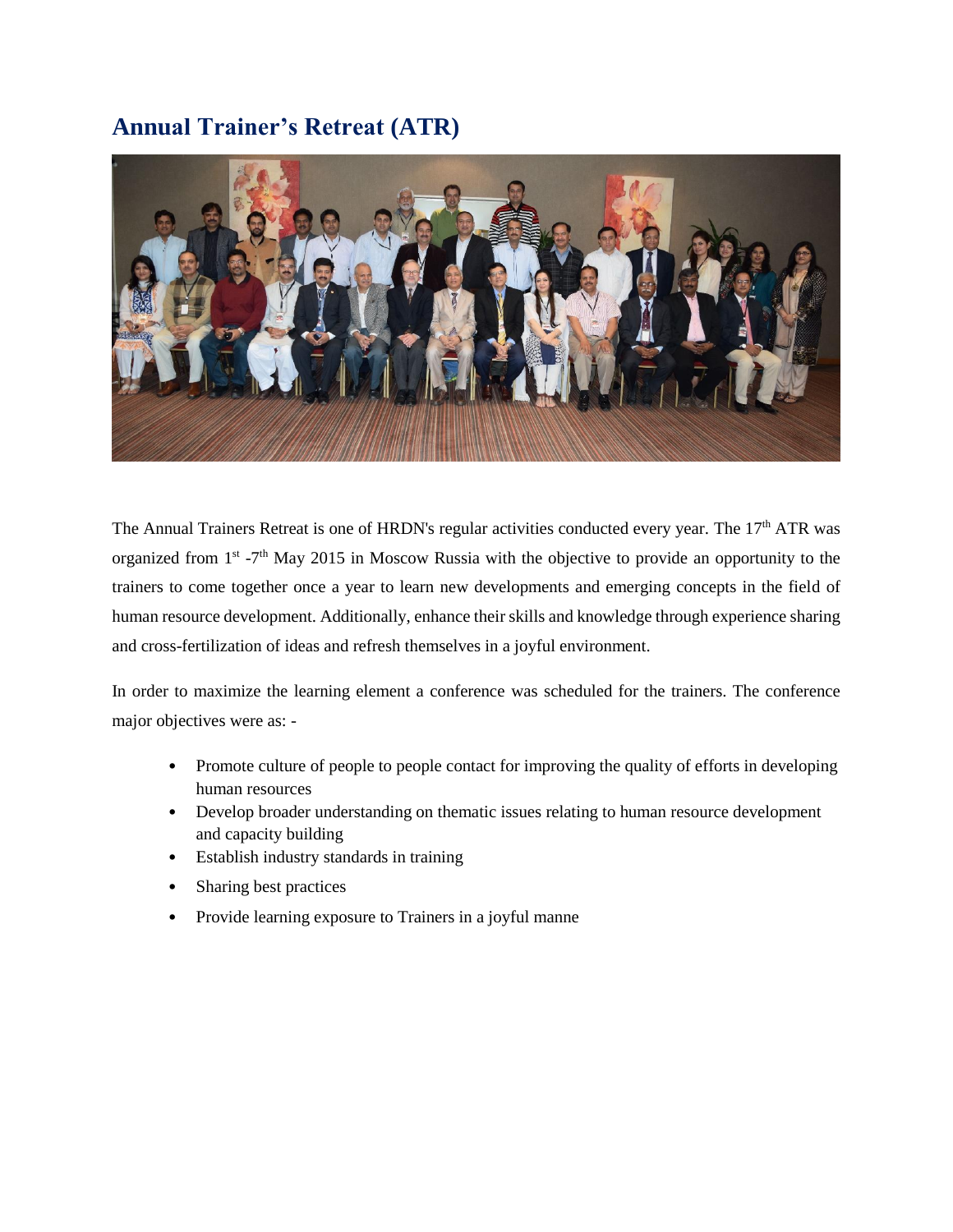### **Proceedings of the Conference**

#### **Inaugural Session**

#### **Welcome & Objective of the event**

The proceeding was started with the recitation of the Holy Quran. The distinguished board member of HRDN Mr. Sahibzada Jawad Khan recited verses from the Quran.

Mr. Suhail Awan, Executive Director, HRDN was invited on the stage to formally welcome all the  $17<sup>th</sup>$ ATR participants and to share the objectives of the event. In his address, he warmly welcomed all the participants and paid special gratitude to the special guest Dr. Mojahid Mirza (currently working with

International Information Agency "Russia Today" in its section Saputnik Urdu), Chief Guest Mr. Vladimir Mikheev (who was a Professional Journalist with 30 years' experience in print and electronic media) and Mr. Roomi S Hayat, Chairperson HRDN. He further shared the agenda of the conference "**Youth & Human Resource Development: Pak-Russia Context"** and urged the participants to discuss and share their views on the challenges of Pakistani Youth.



Before inviting honorable guests, Mr. Awan invited

Chairperson HRDN Mr. Roomi S Hayat for welcome address to the conference participants.

#### **Keynote Address**

#### **Roomi S Hayat:**

Mr. Hayat formally welcomed all participants on 17<sup>th</sup> Annual Trainers Retreat (ATR). He further shared that Annual Trainers Retreat was indeed a legacy of learning and a flagship regular event of HRDN to bring together members of the Network and to provide them an opportunity to interact with individuals from varied cultural backgrounds, learn new development approaches, share and implement the best practices in their sphere of work.

While highlighting the theme he said that, theme for this year's ATR Conference revolves around *Youth & Human Resource Development* with a focus on People-to-People interaction and finding out areas of Cooperation in Human Resource Development and Education.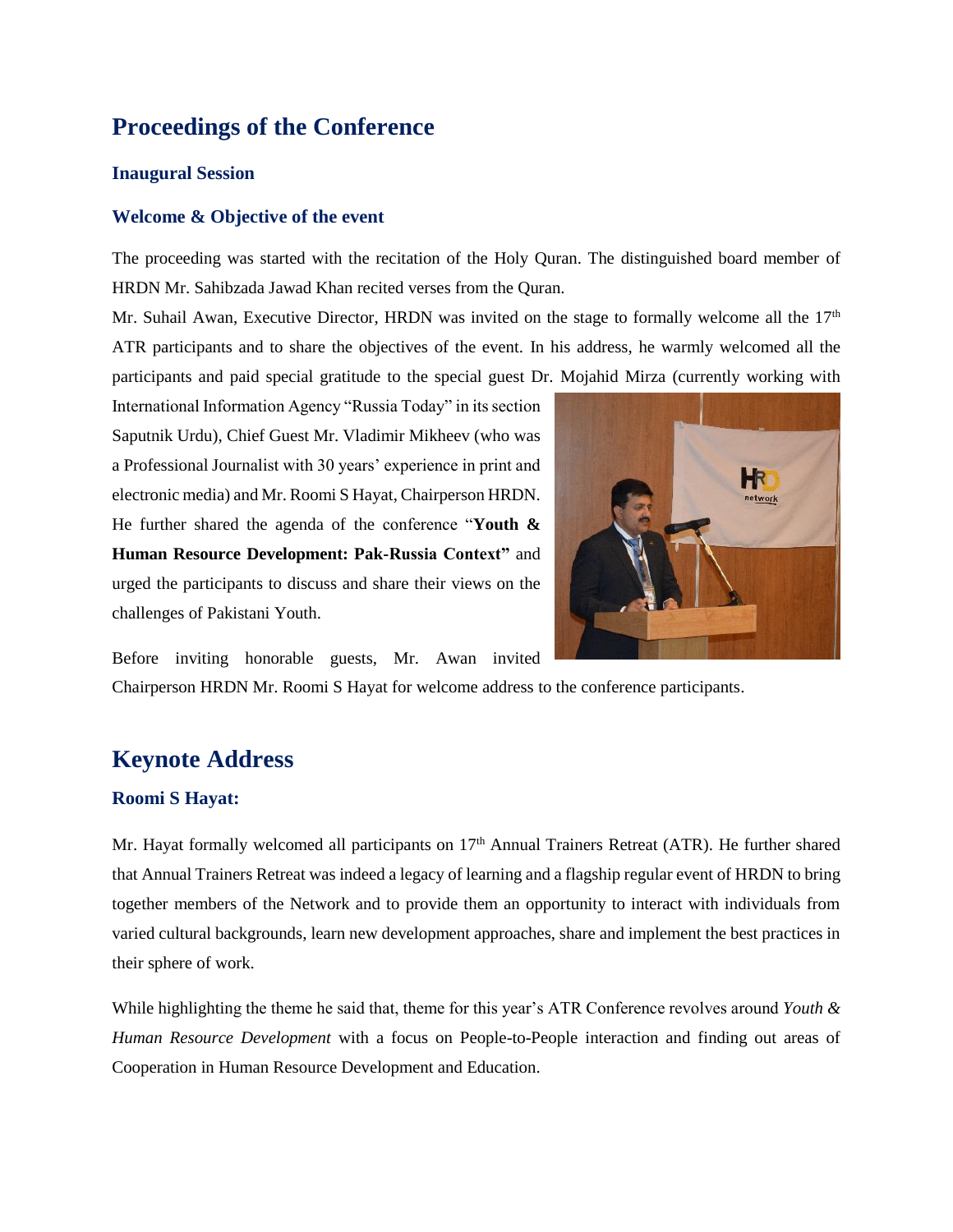He added Moscow had a very rich history and he believed that organizing the ATR here in Moscow is a wonderful opportunity for all of us to learn from fascinating history of this marvelous country and also explore the amazing places that we have heard about since our childhood.

Discussing the current situation of Pakistan, he shared that during the last decade, the higher education in Pakistan had improved considerably. However, there was still a huge gap, which needed to be filled. We were mindful of the fact that our students lacked one important thing, and that was exposure to other cultures. Exposure to different cultures helped students worked with people from diverse backgrounds and learned the art of life skills. Exchange programs for students and professionals also helped strengthen people-to-people contacts among members of different civilizations that promoted tolerance and harmony as well as learning and implementing best practices.



At the end, he conveyed especial thank to guests from Moscow for honoring the invitation and for being there and he said, he hoped that our members from Pakistan would enjoy the trip as well and congratulated the Team HRDN for successfully organizing this year's ATR and thanked members of the Network for their enthusiastic participation in it.

Mr. Awan invited to Dr. Mojahid Mirza to share his experiences regarding challenges of Pakistani Youth; as Dr. Mojahid was serving in Russia since many years.

## **Learning Session I**

#### **Address by Guest of Honor**

#### **Dr. Mojahid Mirza**

After a brief introduction with participants Dr. Mojahid shared that youth was important segment of society; he said that he was not against the capitalism but we had to concentrate what and how questions in terms of thinking about development of youth. . Increasing number of youth was always a problem if we could not provide them better facilities and opportunities; and he added that he was very concerned about its youth and following are the major challenges of today's youth:-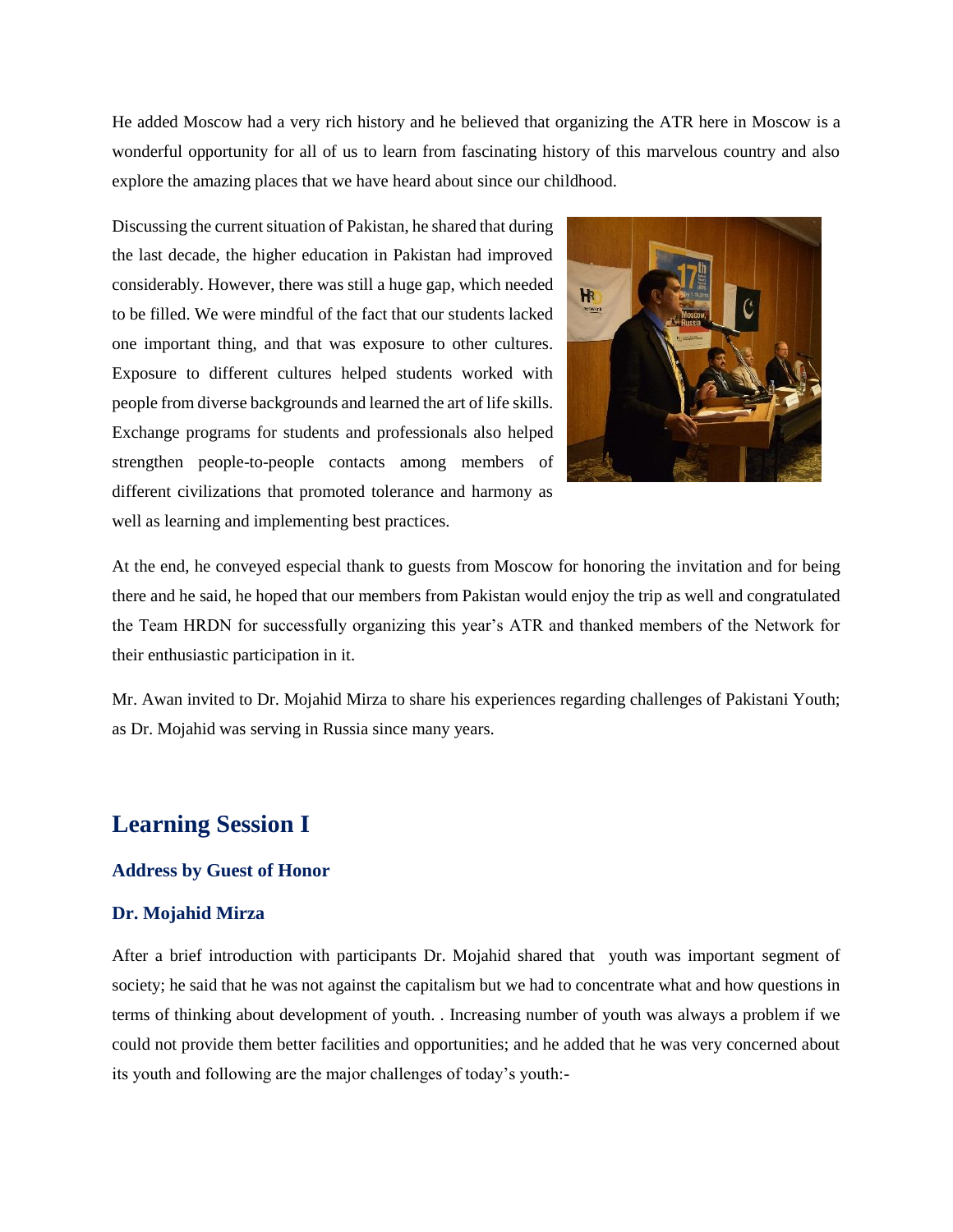- o Week Education System focus is not on seeking knowledge but on passing examination.
- o Level of Education its all depends on knowledge you are giving; it also depends on what and how you cop it with the future challenges.
- o Frustration of Youth it's because of disparity, bad economic situation of the country, so need to know how to make it favorable for the society.
- o Role of establishment and NGOs are very vital for the youth and need to lot of work on this.





- constraints are very critical in the development of youth, we need to boost the financial resources of Pakistan.
- o Mental Approach of the youth is below standard in Pakistan and to cop this issue we need to think liberally.
- o Opportunities Dr. Mojahid also shared that there are tremendous opportunities available, government, Private sector, NGOs they can increase the opportunities and they should strive to explore more jobs opportunities for youth. Although NGOs are under developed now but they are in position to do something for youth.
- o What to do:-
	- Need to create Discussion groups at Mohallah, Town and city level
	- Need to develop book reading habits among youth besides the improvement and develop the library culture.
	- Students unions created difference in past; we need to reform and urge youth to be part of these.
	- **EXECUTE:** Lessons from the Russian society is healthy and liberal life style of society, think liberal and do liberal is key to success
	- Need to break down the cultural taboos
	- Avoid to impose the religious believes on youth.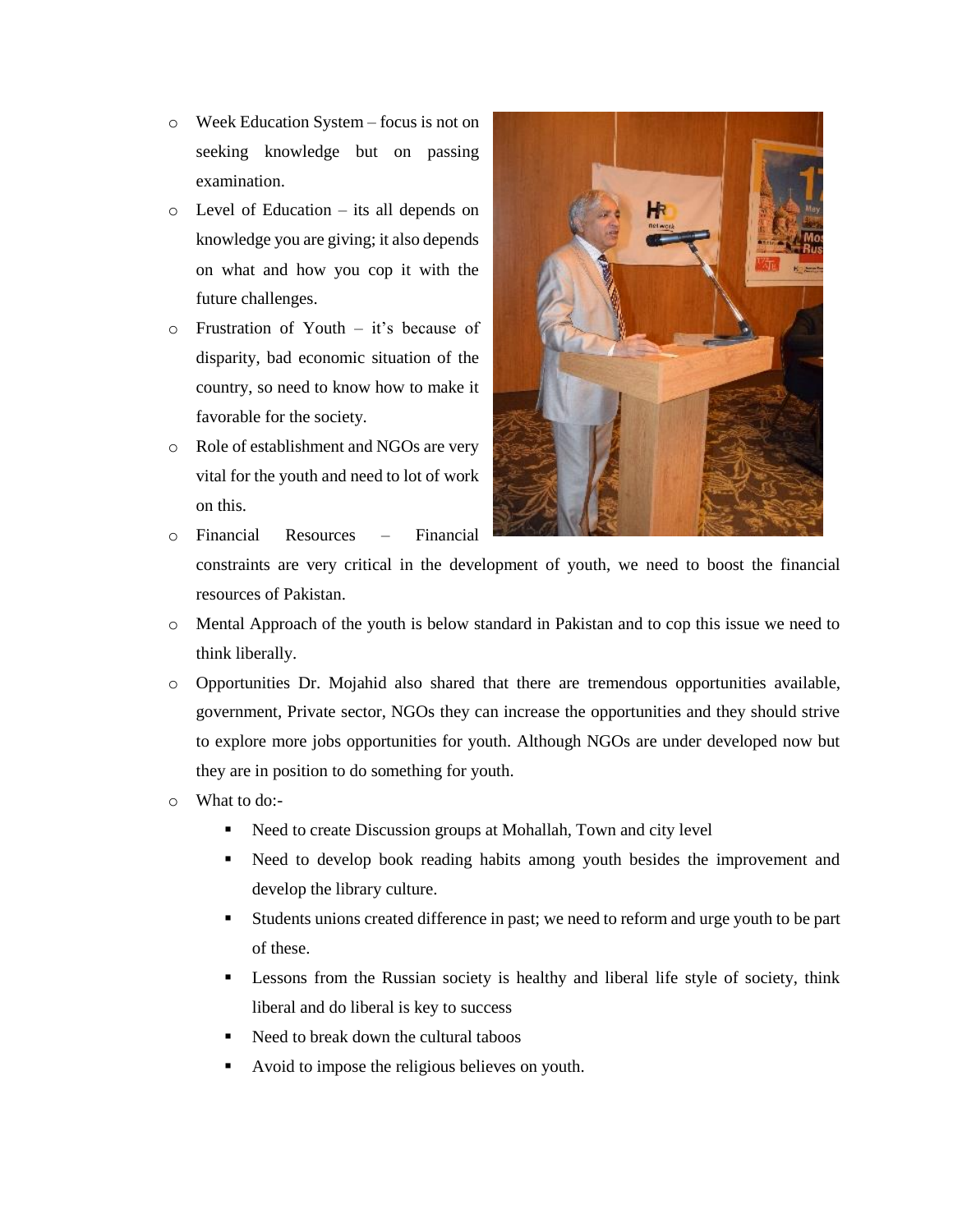# **Learning Session II**

#### **Talk by Chief Guest**

Mr. Awan finally invited to Chief Guest **Mr. Vladimir Mikheev,** to share his experiences related to youth challenges in the perspective of Russian society. Mr. Vladimir thanked to participants and HRDN to invite him for today conference and formally welcome to all participants in Russia. While sharing the challenges of Russian society and Youth, he expressed that since mid of 19<sup>th</sup> century Russian society faced many challenges but despite of all difficulties, Russian society excelled in field of science.



Its engineers and scientists made some notable inventions such as

they designed first modern aircraft in 1957 and Russian scientist contributed 70% in the development of the country. He further discussed the factor, which effected any society, these are:

- o Strong Democracy
- o Decentralization
- o Public Private Partnership
- o Size of population
- o Youth need skilled and employment opportunities
- o Education and women participation is also very critical and important aspect in the development of the human resource of any nation.